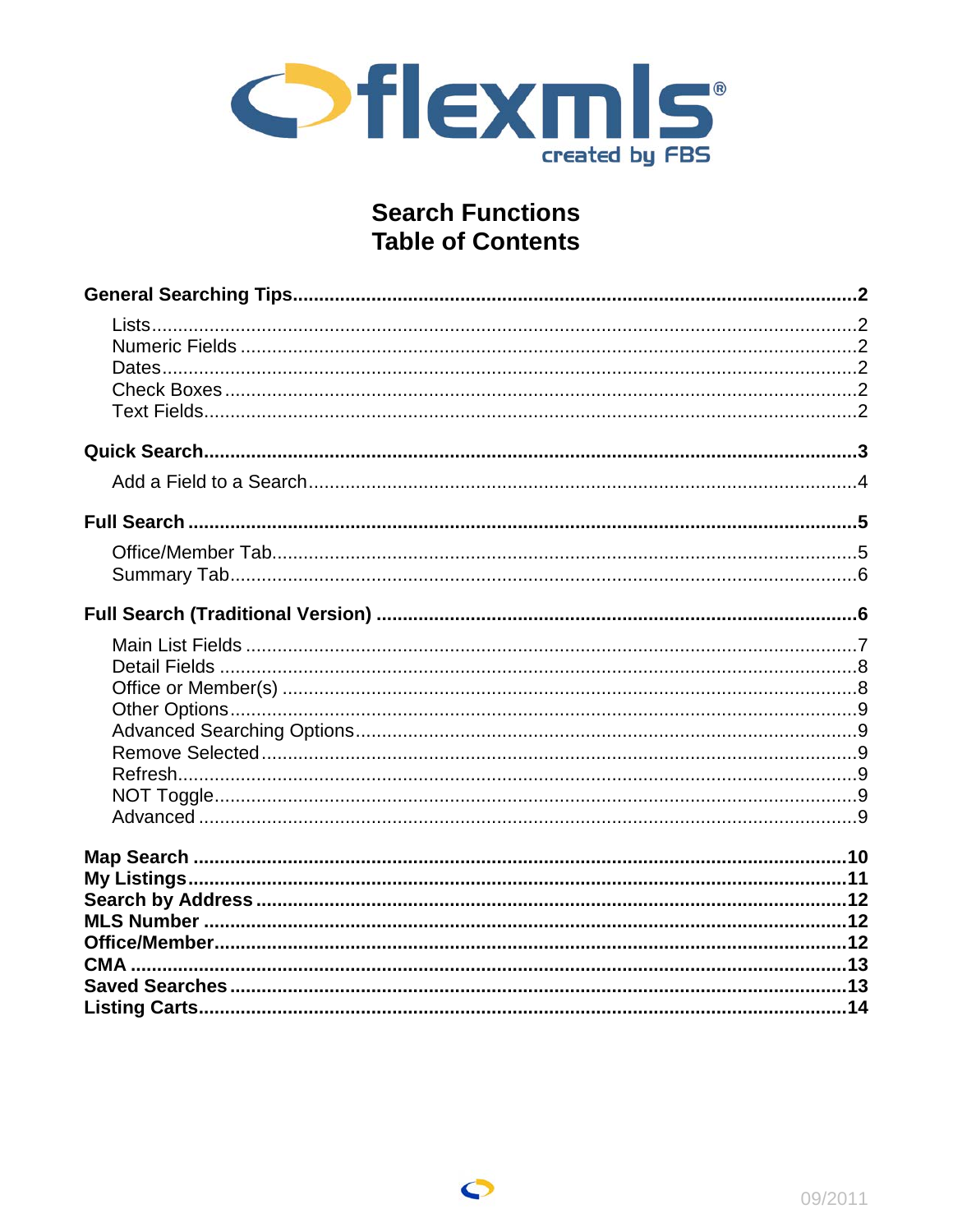# **Search Functions**

# **GENERAL SEARCHING TIPS**

There are five basic types of fields on which you can search: Lists, Numeric Fields, Dates, Check Boxes, and Text Fields.

### **Lists**

List fields allow you to select one or more items in the list by clicking on the items you want. Clicking on an item more than once will select and then de-select it. Certain fields may be related to other lists such that selection of an item in one list will automatically limit the choices in another; for example, selecting a specific city may limit the available zip codes. The related fields



will depend on the selections your MLS has made in the administrative module.

### **Numeric Fields**

Numeric or number fields are presented so you can search for a range of values from low to high. You do not

| List Price. | From: U | To: 999999999999 |
|-------------|---------|------------------|
| Sold Price  | From: 0 | To:1999999999999 |

need to enter commas or other formatting. Certain fields, like price, may be presented with the thousands values already entered for you in a separate box.

### **Dates**

Date fields also are searched in ranges. To enter a date, type in the text boxes provided in MMDDYYYY format (you may use slashes or dashes if you prefer) or you can click on the calendar icon and choose the date from the pop-up calendar.

|   | Sold Date           | From:   | $E$ Ta: 12/31/9999 | MMDDYYYY |          |          |                               |          |          |                 |
|---|---------------------|---------|--------------------|----------|----------|----------|-------------------------------|----------|----------|-----------------|
|   | Seller Remarks      |         |                    |          |          |          | <b>August 1</b> 2009 <b>1</b> |          |          | $\vert x \vert$ |
| п | Original List Price | From: 0 | To: 999999999999   | Sun.     |          |          | Mon Tue Wed Thu               |          | Fri      | Sat             |
| ٠ | List Price          | From: 0 | To: 999999999999   |          | 3.       | 4        | 5.                            | 6        | 7        | 8               |
| П | Sold Price          | From: 0 | To: 999999999999   | 9<br>16  | 10<br>17 | 11<br>18 | 12<br>19                      | 13<br>20 | 14<br>21 | 15<br>22        |
|   | Owner               |         |                    | 23<br>30 | 24<br>31 | 25       | 26                            | 27       | 28       | 29              |
|   | Owner Phone         |         |                    |          |          |          | Today is Mon, 17 Aug 2009     |          |          |                 |
|   | Owner Work Phone    |         |                    |          |          |          |                               |          |          |                 |

# **Check Boxes**

Certain detail fields, such as appliances, will only require checking the box next to the label to indicate that you would like to search for listings with  $\Box$  Dishwasher

that feature. Feature fields within a group (e.g., appliances) can either be optionally included (OR) or required (AND) to be included in the matching listings.

\*wood

# **Text Fields**

Certain fields, like remarks and address fields, allow you to enter text. When entering text, you can include an asterisk (\*) before or

after the text to indicate you want all matches beginning (asterisk after) or ending (asterisk before) with the text you entered. For example, to find all listings whose street names end in "wood," enter \*wood in the street field. You can use a question mark (?) to indicate a single wild card character.



\$3.000.000

<span id="page-1-0"></span>

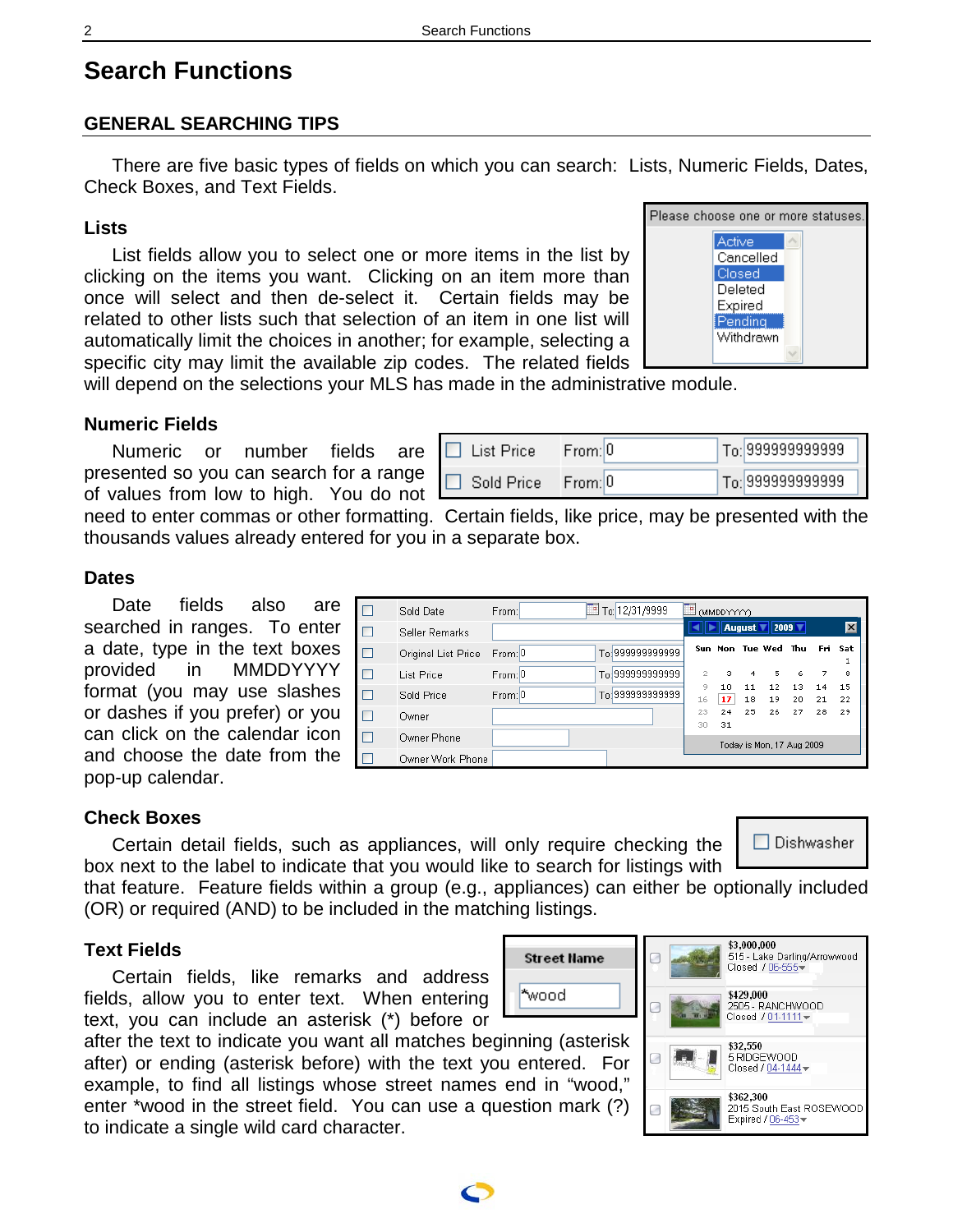# <span id="page-2-0"></span>**QUICK SEARCH**

Quick Searches are the fastest way to do a search using few search criteria. To access the Quick Searches function, click on the **Quick Searches** link from Searches pane on the dashboard, or click on **Quick Search** under the Search header of the menu. This will bring up the Available Quick Searches menu. Choose any of the search templates to perform your search. A search template is a short list of selected fields that you enter criteria in to search for listings.

**Available Quick Searches** All users have the capability to **Available Quick Searches** Description customize their own Quick Searches under Preferences on the menu. See the Residential work on behalf of a contact ∢ ⋔ Update Count View Results: -❤ Use Preferences section for information on customizing your own Quick MLS #, address or map overlay Browse » Searches.  $\bar{x}$ Status of Closed Active A Cancelled **Closed** See All and Select Date Ranges.  $\bar{x}$  $\Box$  Sub Type X the selected quick search. Total Bedrooms X Total SqFt. X. Garage Stls X  $\Box$  Style  $\mathbf x$ Status Change Date **+** Add a field to the search - Additional Search Options  $\Box$  Pictures **Videos** Documents Preferences on the menu. Virtual Tours Open House Date Tour of Home Date within Listing Cart

Update Count View Results: -

| Commercial<br>Map Search                                                 | Commercial<br>Commercial                                            |
|--------------------------------------------------------------------------|---------------------------------------------------------------------|
| Mutli-Family<br>My Quick Search<br>Public MLS Search<br>Vacant Land/Lots | Status<br>City<br>List Price<br>Map Area<br>Map Zone<br>Total SqFt. |
| $11 - 1$                                                                 |                                                                     |

Choose the quick search

template you would like to use and click the **Use** button. On the right hand side of the screen, the Description section displays the property types and fields used in

Once you have chosen a template, it appears on the search results screen as a list of fields to be filled out. Your search fields will appear in the left panel with the right panel displaying a large count of the matching listings. The search fields are collapsed initially – click on any field to expand it and view its options. If you prefer to have the fields open by default, set that preference on the General Preferences page under

Enter your search criteria by clicking and typing in the search fields. At the bottom of the search panel, you have additional search options. Search by number of

**Clear**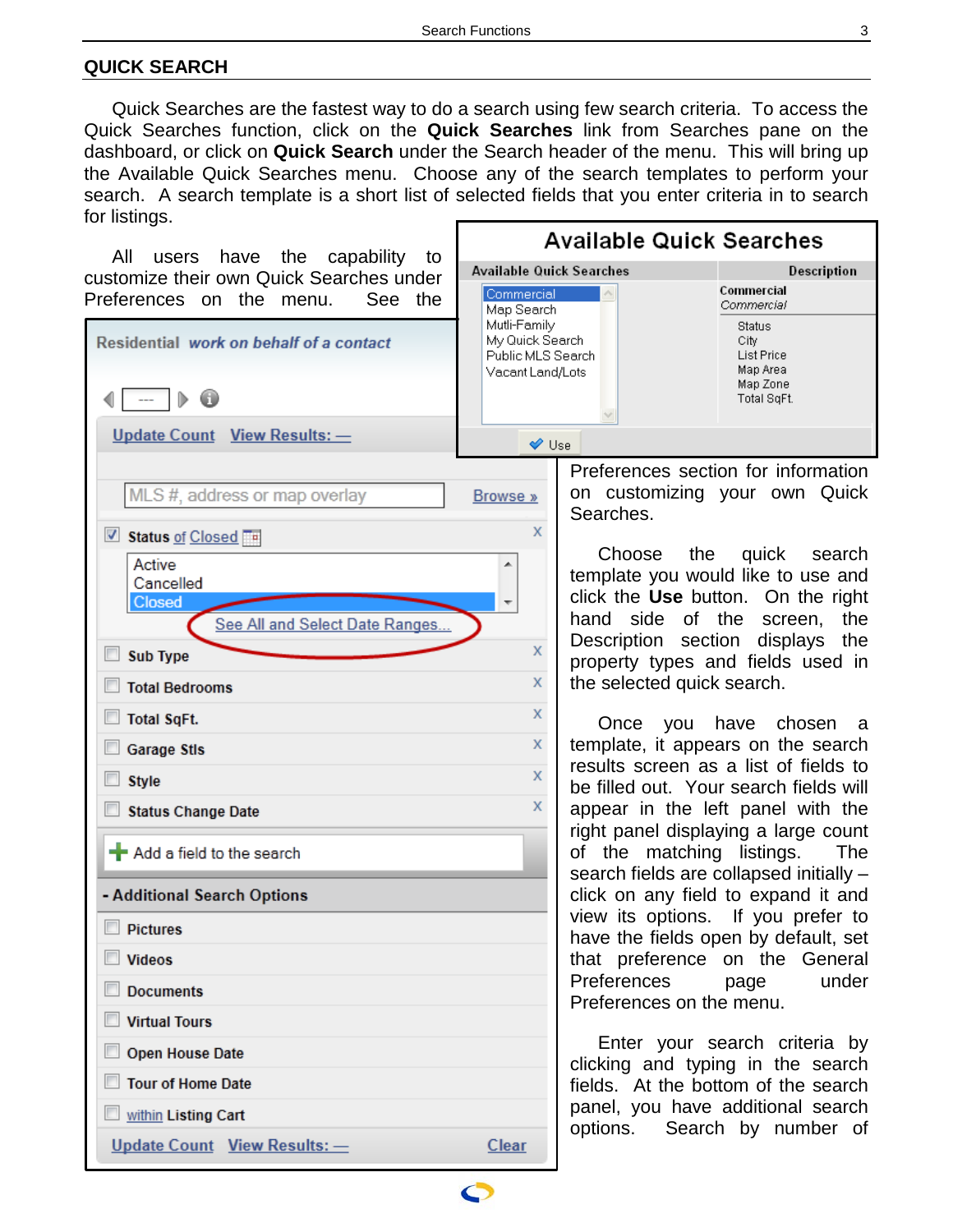<span id="page-3-0"></span>pictures, documents and more.

Depending on your MLS Preference, choosing a status field may automatically select the relevant off market date. For example, if you select the Closed status, the system will then automatically select the sold date. Click **See All and Select Date Ranges** to view all available statuses and date ranges to make selections. Please note, date fields can only be applied to quick searches that include the status field.

| ✔<br>Status of Closed      |                         |                 |               |                             | x |
|----------------------------|-------------------------|-----------------|---------------|-----------------------------|---|
| Active                     |                         |                 |               | ┻                           |   |
| Cancelled<br>Closed        |                         |                 |               |                             |   |
| <b>Off Market Dates</b>    |                         |                 |               |                             |   |
| Cancel Date                | 08/12/2010              | <sub>™</sub> to | 08/12/2021    | $\Box$                      |   |
| Sold Date                  | 08/12/2010              |                 | to 08/12/2021 | To                          |   |
| <b>End Date</b>            | 08/12/2010              |                 | to 08/12/2021 | Tυ                          |   |
| <b>Under Contract Date</b> | 08/12/2010              | to              | 08/12/2021    | To                          |   |
| Withdrawal Date            | 08/12/2010              |                 | to 08/12/2021 | $\mathbb{F}_{\mathfrak{g}}$ |   |
|                            | <b>Hide Date Ranges</b> |                 |               |                             |   |

Click the **Update Count** link at the top or bottom of the search panel to see the number of matches to your current search criteria. When you are satisfied with the number of matches, click **View Matches**. To proceed directly to the results without first viewing a match count, click on any tab.

# **Add a Field to a Search**

To add a field to any search, click **Add a field to the search**. The full list of available fields will

Add a field to the search **Browse** 

display in a box to the right of your search criteria. You may narrow the list of fields by typing part of the word you are searching for. The list will automatically adjust to display only those fields whose names include the characters you have typed. Click to select a field to add it to your search. Click **Done** or click the red X to close the field window.

| date                 | Done             |
|----------------------|------------------|
| Add A Field          | ×                |
| <b>Contract Data</b> |                  |
| <b>Begin Date</b>    |                  |
| Cancel Date          |                  |
| End Date             | Fallthrough Date |
| Sold Date            |                  |
| Status Change Date   |                  |
| Under Contract Date  | Withdrawal Date  |
|                      |                  |

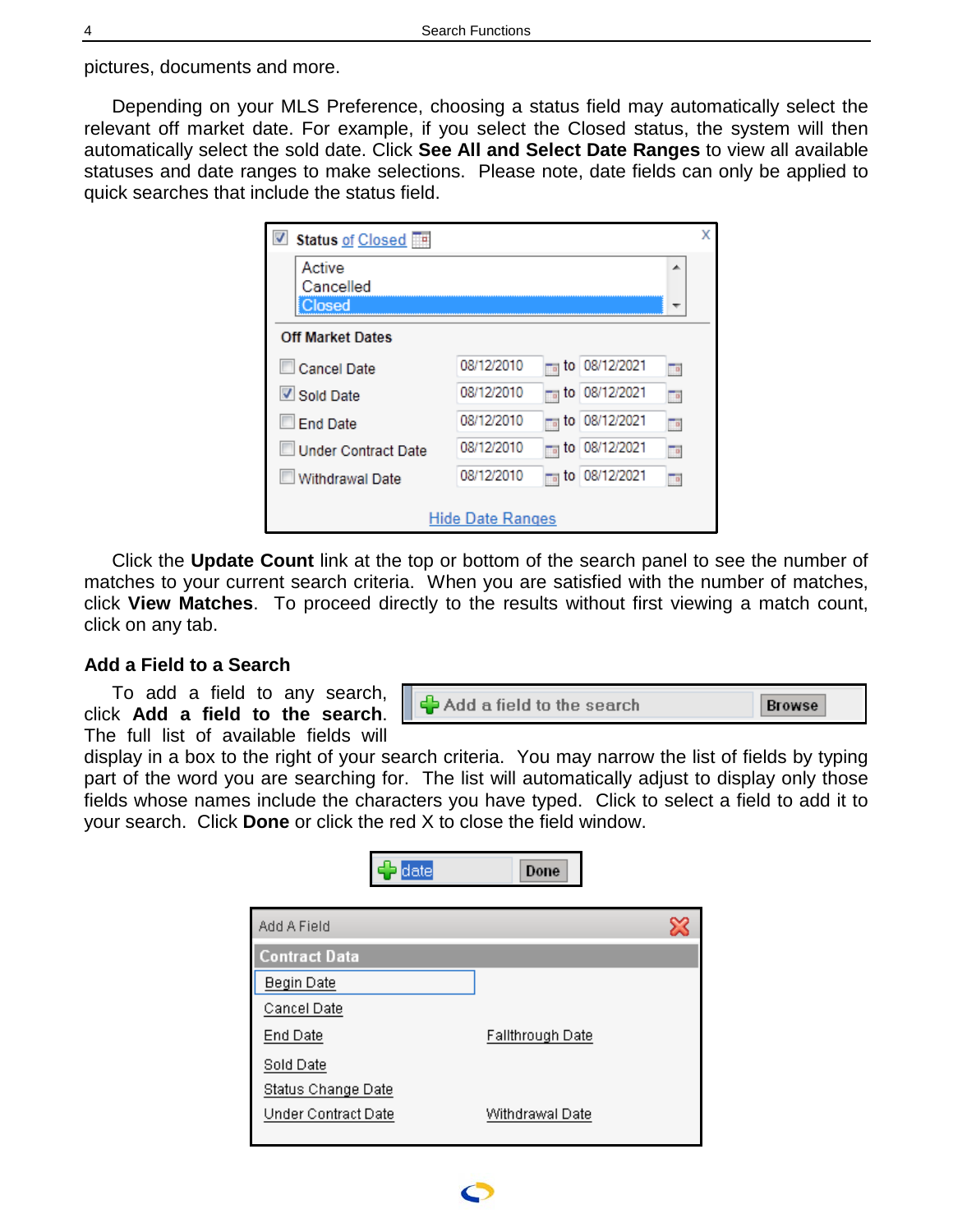#### <span id="page-4-0"></span>**FULL SEARCH**

#### **Note: If your MLS uses the Traditional Full Search instead of the Tabbed Full Search, please refer to the Full Search (Traditional Version) section of the manual.**

The Full Search is an in-depth search for listings which gives you access to every searchable field within the MLS database. To use the Full Search, click on the **Full Search** link from the Searches pane of the dashboard, or click on **Full Search** under the Search header in the menu.

To use the Full Search, click on the **Full Search** link from the dashboard or choose **Full Search** under Search on the menu. Choose the property types and statuses by which you

wish to conduct a search. If you would like to search multiple property types or multiple statuses, hold down the control key on the keyboard while clicking the items to be included. If you are searching multiple property types, you will only be able to search fields that are common to those property types. Click **Next** to continue.

| <b>Full Search</b>                                                                                                           |                                                                  |
|------------------------------------------------------------------------------------------------------------------------------|------------------------------------------------------------------|
| Please choose one or more property types. Please choose one or more statuses.                                                |                                                                  |
| Residential<br>Up to six units<br>Six or more units<br><b>Building Lots</b><br>Commercial<br>Farm<br>Short Term<br>Long Term | Active<br>Cancelled<br>Closed<br>Expired<br>Pending<br>Withdrawn |
| Next                                                                                                                         |                                                                  |

| <b>Full Search</b><br>Residential |                                                                                                    |                 | Matches: -<br>Update   CMA   Save   View                                      |
|-----------------------------------|----------------------------------------------------------------------------------------------------|-----------------|-------------------------------------------------------------------------------|
| Main<br><b>Dates</b>              | Loc & Lgl.<br><b>Interior</b><br>Exterior.                                                         | Remarks & Misc  | Office/Member<br>Summary                                                      |
| l✔ Status                         | $\hat{\phantom{a}}$<br><b>Active</b><br>Cancelled<br>Closed                                        | List Price      | ۱o<br>to<br>999999999999                                                      |
| Original List Price               | 0<br>to<br>999999999999                                                                            | Sub Type        | Condo/Townhouses<br>$\blacktriangle$<br><b>Duplexes</b><br>Lake Property<br>× |
| Realtor.com Type                  | Residential - Condo/Townhome<br>Residential - Mobile Home<br>$\lor$<br>Residential - Single Family | Map Zone        | Zone 1<br>∧<br>Zone 2<br>Zone 3<br>$\checkmark$                               |
| Total Bedrooms                    | to 99<br>0                                                                                         | Total Bathrooms | l0.<br>to 9999                                                                |
| Total Full Baths                  | to 999<br>0                                                                                        | Total 3/4 Baths | l0<br>to 999                                                                  |
| Total Half Baths                  | 0<br>to 999                                                                                        | Year Built      | l0.<br>to 9999                                                                |
| Style                             | 1 Story<br>11/2 Story<br>2 Story                                                                   | Total SqFt.     | l0<br>to 9999999                                                              |

Enter the search criteria into the available fields. The fields are presented in a tabbed interface. Each of the tabs has a set of fields contained in it that may be filled out. Click on a tab to see the available fields of information. On some tabs, fields will be grouped together with a plus (+) sign indicating the presence of a group. To see the fields under a group, click your mouse on the group link.

As you enter criteria, you can click on the **Update** link in the upper right corner of the screen to see a match count. As with Quick Searches, you can jump to the CMA, save the search, or view the search results by clicking the corresponding links in the upper right corner.

#### **Office/Member Tab**

Where available according to MLS preference, the Office/Member tab will allow the search to be narrowed down by any Member, Office, or Company. Type any part of the name into the appropriate section and click the **Add** button. This will open a window to choose from a list of

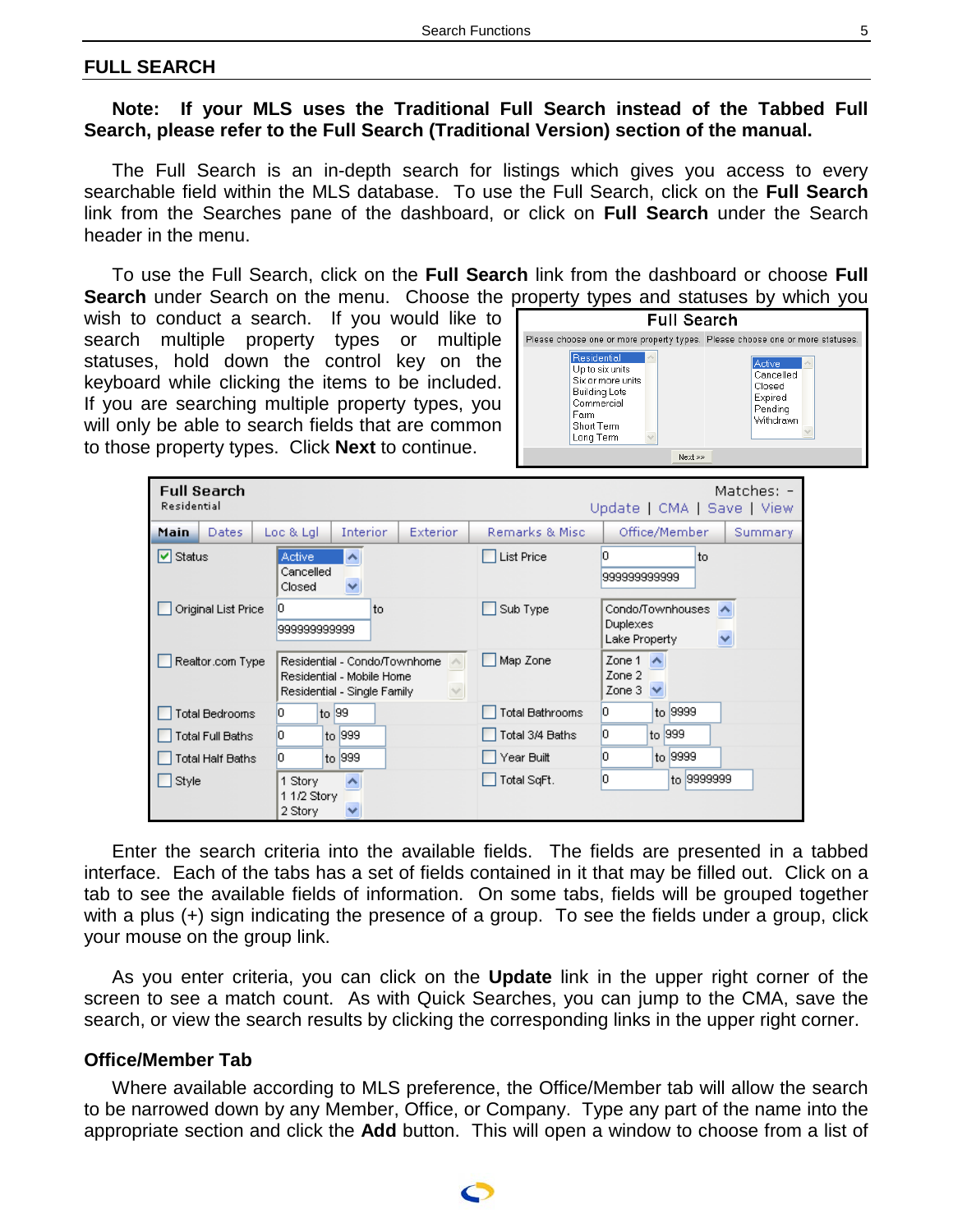<span id="page-5-0"></span>available matches. Choose the name and click **OK**. You may then choose whether to find matches for listing, selling, or both.

| Residential | <b>Full Search</b>                            |                                                                           |                 |            |                      | Update   CMA   Save   View         | Matches: $-$ |
|-------------|-----------------------------------------------|---------------------------------------------------------------------------|-----------------|------------|----------------------|------------------------------------|--------------|
| Main.       | <b>Dates</b>                                  | Loc & Lal                                                                 | <b>Interior</b> | Exterior   | Remarks & Misc       | Office/Member                      | Summary      |
|             | <b>Office Search</b><br><b>Company Search</b> | Enter office name and click "add":<br>Enter company name and click "add": |                 | Add<br>Add | <b>Member Search</b> | Enter member name and click "add": | Add          |
|             |                                               |                                                                           |                 |            | See Results          |                                    |              |

#### **Summary Tab**

As you move from tab to tab and enter criteria for different fields, you can see all the criteria you have entered so far by clicking on the Summary tab. The Summary tab shows all of your current criteria. For advanced Boolean searching, use the Summary tab to exclude or "not" include specific selections from your search. For example, if a client does not want to consider homes in one area, you can select the area to exclude and then go to the summary tab and click **Not** next to that option. For detail fields within a specific group like Appliances, you also can specify whether the selections are optional (Or) or required (And).

| <b>Full Search</b><br>Residential     |                                      |                         |          |                                                                                                                                                                                                                                                                                   | Update   CMA   Save   View             | Matches: - |
|---------------------------------------|--------------------------------------|-------------------------|----------|-----------------------------------------------------------------------------------------------------------------------------------------------------------------------------------------------------------------------------------------------------------------------------------|----------------------------------------|------------|
| Main<br>Dates                         | Loc & Lgl                            | <b>Interior</b>         | Exterior | Remarks & Misc                                                                                                                                                                                                                                                                    | Office/Member                          | Summary    |
| of 'Zone 3'.                          |                                      |                         |          | Search Parameters: Property type Residential; Status of 'Active'; Total Bedrooms between 4<br>and 99; Total Full Baths between 3 and 999; Air Conditioning of Central; Garage of # Stalls<br>Attached between 1 and 9999999999; or Garage of Finished or Heated; and not Map Zone |                                        |            |
| l <b>✓</b> l Status<br>Exclude        | <b>Active</b><br>Cancelled<br>Closed | ∧<br>v                  |          | $\triangledown$ Map Zone<br>$\triangleright$ Exclude                                                                                                                                                                                                                              | Zone 1<br>∧<br>Zone 2<br>Zone 3<br>౹⊽  |            |
| <b>Total Bedrooms</b><br>M<br>Exclude | 4                                    | to 99                   |          | V Total Full Baths<br>$\Box$ Exclude                                                                                                                                                                                                                                              | ß.<br>to 999                           |            |
| Air Conditioning:<br>Central          |                                      | <b>O</b> And O Or O Not |          | $\blacktriangleright$ Garage: # Stalls<br>Attached                                                                                                                                                                                                                                | <b>O</b> And O or O Not 1<br>999999999 | to         |
| Garage: Finished                      |                                      | ○ And ⊙ Or ○ Not        |          | Garage: Heated                                                                                                                                                                                                                                                                    | ○ And ⊙ Or ○ Not                       |            |
| + Activities and Multimedia           |                                      |                         |          | See Results                                                                                                                                                                                                                                                                       |                                        |            |

# **FULL SEARCH (TRADITIONAL VERSION)**

The Full Search is an in-depth search for listings which gives you access to every searchable field within the MLS database. To use the Full Search, click on the **Full Search** link from the Searches pane of the dashboard, or click on **Full Search** under the Search header in the menu.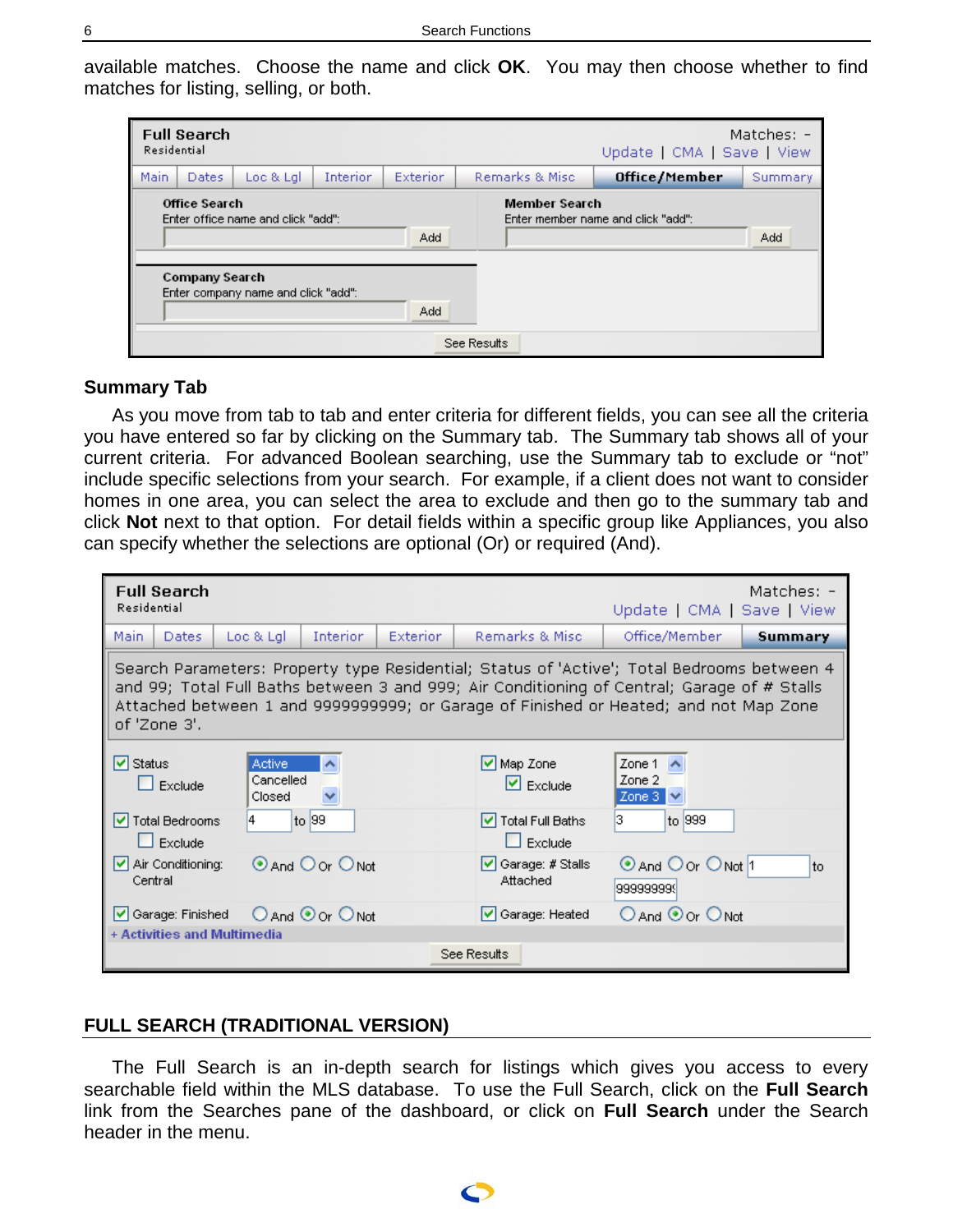<span id="page-6-0"></span>To begin, select the property types and statuses you'd like to search, and click **Next**.

| <b>Full Search</b>                                                                                                           |                                                                   |
|------------------------------------------------------------------------------------------------------------------------------|-------------------------------------------------------------------|
| Please choose one or more property types. Please choose one or more statuses.                                                |                                                                   |
| Residential<br>Up to six units<br>Six or more units<br><b>Building Lots</b><br>Commercial<br>Farm<br>Short Term<br>Long Term | Active.<br>Cancelled<br>Closed<br>Expired<br>Pending<br>Withdrawn |
| Next                                                                                                                         |                                                                   |

The Current Search Parameters screen appears. In the center of the screen you will see the number of listings currently matching your search. To view these listings, click directly on that number, or click on the **See Matching Listings** button. This will bring you to the Search Results page.



On the left-hand side of the page under Refine Search, you may narrow down the search using Main List Fields, Details, or Office or Member(s). The Main List fields are the basic information fields for a property; fields such as List Price, Bedrooms, and Bathrooms will be found here. Detail fields are MLS-specific data fields where you will find more detailed information. You may also search for listings by Office or Member by clicking the corresponding button. Incorporate your search results into a listing cart by clicking Listing Cart. See the Search Results section for more information on using Listing Carts.

#### **Main List Fields**

If you want to refine your search using Main List Fields, click the **Main List Fields** button under Refine Search. This will bring up all the available Main List fields for your MLS. Fill out only the fields relevant to your search. Click **Next** when you are done.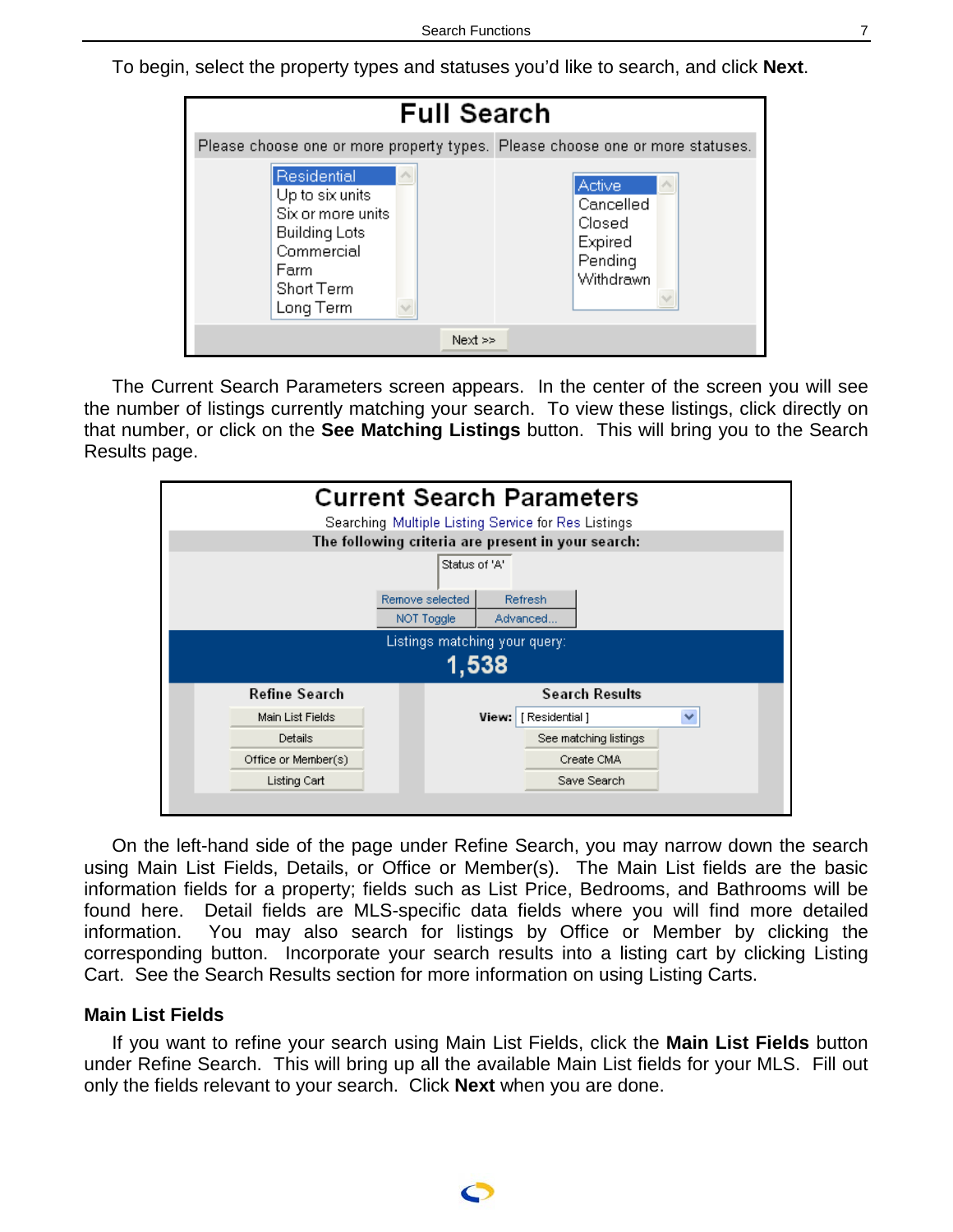<span id="page-7-0"></span>

|   |                             | <b>Choose Main List Fields For Search</b><br>Please select or enter search criteria in the fields below.     |   |
|---|-----------------------------|--------------------------------------------------------------------------------------------------------------|---|
| M | Status                      | Active<br>Cancelled<br>Closed<br>Deleted                                                                     | ۸ |
|   | <b>Status Change Date</b>   | To: 12/31/9999<br>From: 11/20/2006<br>MMDDYYYY)                                                              |   |
|   | Withdrawal Date             | TH To: 12/31/9999<br>From: 11/20/2006<br>$\mathbb{E}$ (MMDDYYYY)                                             |   |
|   | <b>Cancel Date</b>          | To: 12/31/9999<br>From: 11/20/2006<br>(MMDDYYYYY)                                                            |   |
|   | <b>Property Information</b> |                                                                                                              |   |
|   | <b>TYP</b>                  | Auction<br>Condo/Co-Op<br>Fractional Ownership<br>Home/Estate                                                |   |
|   | Realtor.com Type            | Farm<br>Residential: Condo/Townhouse<br>Residential: Mobile/Manufactured Homes<br>Residential: Single Family |   |
|   | <b>Total Bedrooms</b>       | To: 99<br>From: 0                                                                                            |   |
|   | Tatal Dathrooms             | $T_{\alpha}$ , agaa<br>$E_{\text{max}} 0$<br>Next<br><< Back                                                 |   |

This brings you back to the Search Parameters screen. In the center you will see the number of listings that match the new search criteria.

#### **Detail Fields**

If you would like to narrow the search using Detail Fields, click on the **Details** button under Refine Search. This will bring up all detail fields

| <b>Choose Details For Search</b><br>Please select or enter search criteria in the fields below. |                 |  |  |  |
|-------------------------------------------------------------------------------------------------|-----------------|--|--|--|
| -Condition                                                                                      |                 |  |  |  |
| Good/Excellent                                                                                  | Average/Good    |  |  |  |
| Fair/Average                                                                                    | □ Fixer/Average |  |  |  |
| $\Box$ Call L/A                                                                                 | $\Box$ Other    |  |  |  |
|                                                                                                 | Next<br><< Back |  |  |  |

your MLS has available. Choose the details you want by checking the box next to the detail, choosing an item from a drop-down menu, or filling in text if necessary. Click **Next** when finished. The Search Parameters screen will now reflect the new number of matches for this search.

#### **Office or Member(s)**

You may also refine a search by Listing Office or Member(s). To use this function, click on the **Office or Member(s)** button under Refine Search. First, choose the Office that you wish to use to narrow your results. If you are just searching by Office, you can click on the **Narrow search by this office** button to see the number of matches. To further narrow down by Member, choose the member name from the list below and click the **Narrow search by these member(s)** button. The new number of matches will appear on the Search Parameters Screen.

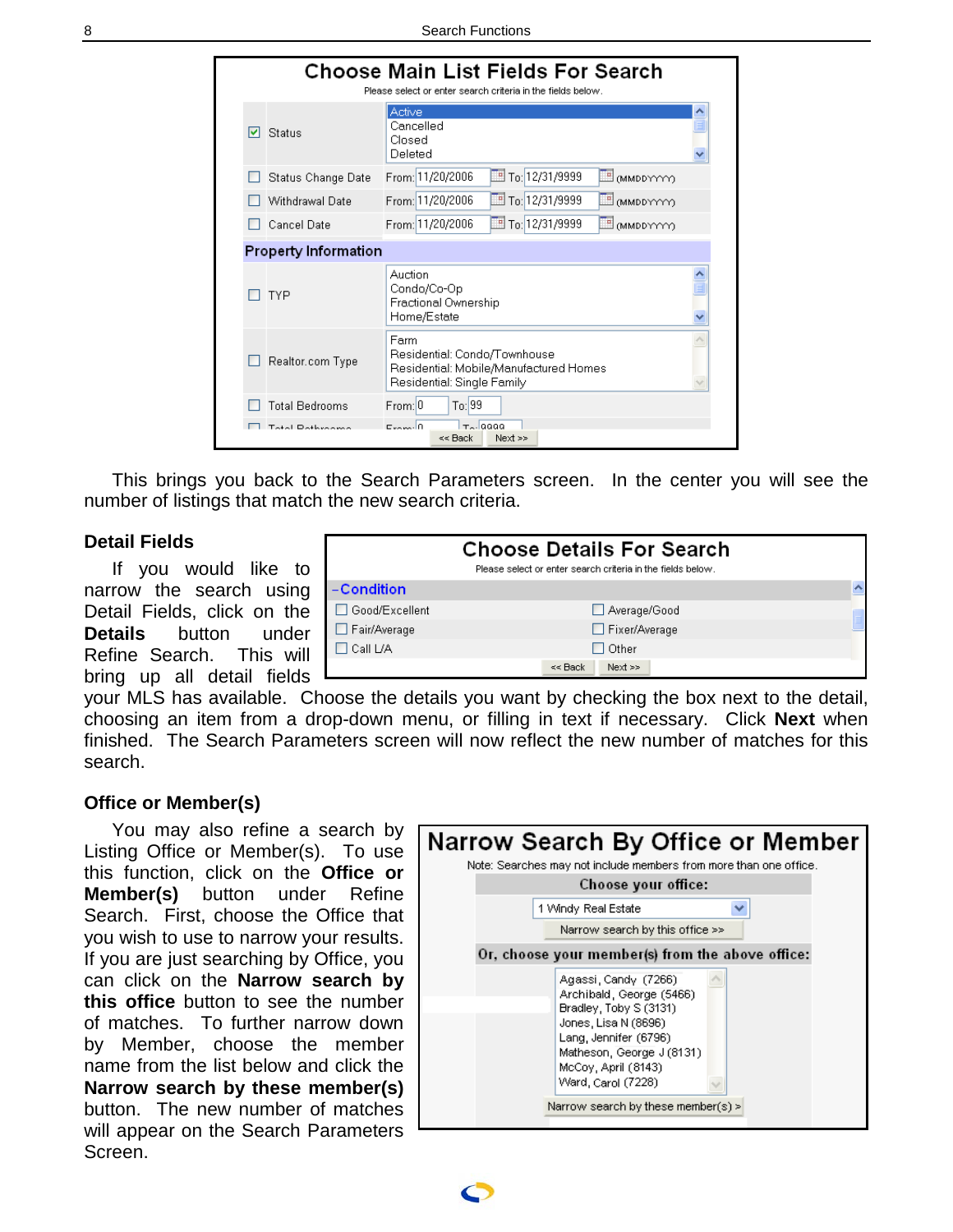# <span id="page-8-0"></span>**Other Options**

| Create CMA  |  |
|-------------|--|
| Save Search |  |

The Search Parameters screen includes two other options under Search Results. The first is **Create CMA**, which allows you to bypass the Search Results page and create a CMA. The second is Save

Search, which allows you to bypass the Search Results Page and save the search for future use. Please see the Search Results sections for more information on these features.

# **Advanced Searching Options**

At the top of the Search Parameters screen are several advanced searching options. The current search criteria are listed in the box at the top of the screen. Below the box are options to place upon those criteria.

| <b>Current Search Parameters</b><br>Searching Multiple Listing Service for Res Listings |                                                                                                                        |          |  |  |
|-----------------------------------------------------------------------------------------|------------------------------------------------------------------------------------------------------------------------|----------|--|--|
| The following criteria are present in your search:                                      |                                                                                                                        |          |  |  |
|                                                                                         | Status of 'A'<br>Total Bedrooms between 4 and 5<br>Total Bathrooms between 4 and 4<br>Year Built between 2000 and 9999 |          |  |  |
|                                                                                         | Remove selected                                                                                                        | Refresh  |  |  |
|                                                                                         | NOT Toggle                                                                                                             | Advanced |  |  |
| Listings matching your query:                                                           |                                                                                                                        |          |  |  |

# **Remove Selected**

To remove criteria from the list, select it and click on the **Remove Selected** button. Be sure to click the **Refresh** button to update your search results.

### **Refresh**

The Refresh button allows you to refresh your search results after you have excluded or otherwise changed criteria.

# **NOT Toggle**

To specify to NOT use certain criteria, use the Not Toggle button. For example, if you have chosen all Styles for a home, but want to specify that you do not want any two-story homes. Instead of going through the list and choosing everything but two-story, you choose specifically to NOT use two-story. Again, be sure to use the **Refresh** button to update your number of matches.

#### **Advanced**

The Advanced function refers to something called And/Or Searching. And/Or Searching comes into play when multiple fields in a list or detail group are selected. For example, the Amenities of Fenced Back Yard, Gas Fireplace, and Patio are selected. You need to make a determination if you want to tell the system to look for ALL three of those items, or ANY three of those items. If OR is selected, you will accept a match that has a Fenced Yard OR a Gas Fireplace OR a patio. If AND is selected, you are telling



the system that you will only accept a match that has all three of those amenities.

To set up this distinction, click on the **Advanced** button. Choose your criteria from the left side of the screen. On the right side of the screen, choose AND or OR and click on the **Save** button. The changes to the search will automatically update the Search Parameters screen with the new number of matches.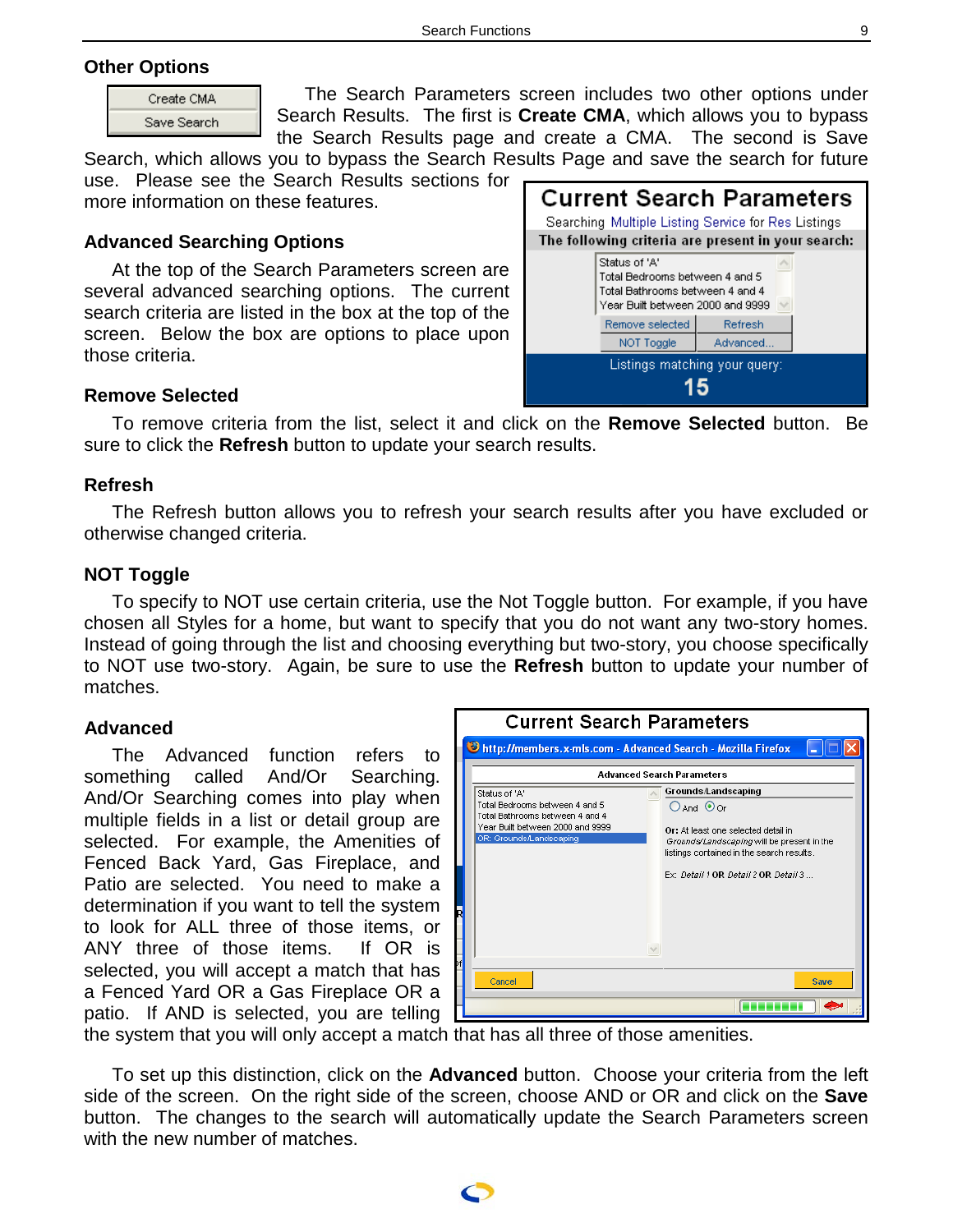# <span id="page-9-0"></span>**MAP SEARCH**

The Map Search combines a Quick Search template with mapping shapes to narrow listings to a specific geographic area. To begin, click on **Map Search** on the flexmls menu, select a Quick Search template from the list, and click **Use**.

At the bottom of the map are three shape tools that you can use to define map areas you'd like to search. You can draw a rectangle, circle, or polygon. If the map is already showing the general area you'd like to search, you can begin drawing your shapes immediately. If you need to move the map before you begin, use the pan tool and zoom tools to find the area you'd like to search. To zoom in on the map, you can use the scroll wheel on your mouse, if you have one, or you can use the zoom bar at the left

edge of the map.

To draw a rectangular search area, click on the rectangle tool to select it. Click once on the map to begin your shape. There's no need to hold down the mouse button while you move – just move the mouse to create a rectangle. The first spot we clicked stays set while the rectangle moves with us. To complete the shape, click one more time.





Search shapes that are drawn on the map appear in the list of search criteria. When you hover your mouse over a shape name in the search criteria panel, the shape will be highlighted on the map for your reference. If you'd like to remove a shape from the map, click on the X next to the shape name – it will delete that shape from your search.

Using the circle tool, you can create a search in a radius around a point on the map. To begin, click on the circle shape on the map toolbar. Next, find the point you'd like to use as the center of your circle. Click one time on that center point, release the mouse button, and move your mouse outward to draw your circle. As you draw, a distance legend will let you know your shape's radius. Click on the map to complete the shape.





For irregular search shapes, use the polygon map tool. The polygon tool creates a search shape with an unlimited number of sides, so you can be as precise as you would like when creating your search area. To begin, click on the polygon tool in the map toolbar. Click once to define the first corner of your polygon. As you move your mouse, a line connects back to your starting point – click again to set the next corner of your shape. Each time you click when using the polygon tool, you'll set another corner of your shape. Use as many points as you need to define a curve, neighborhood boundary, or other edge. When you are satisfied with your shape, double-click to finish.

Once a shape has been created, you have the option to edit it. To bring up the editing options, you can click on the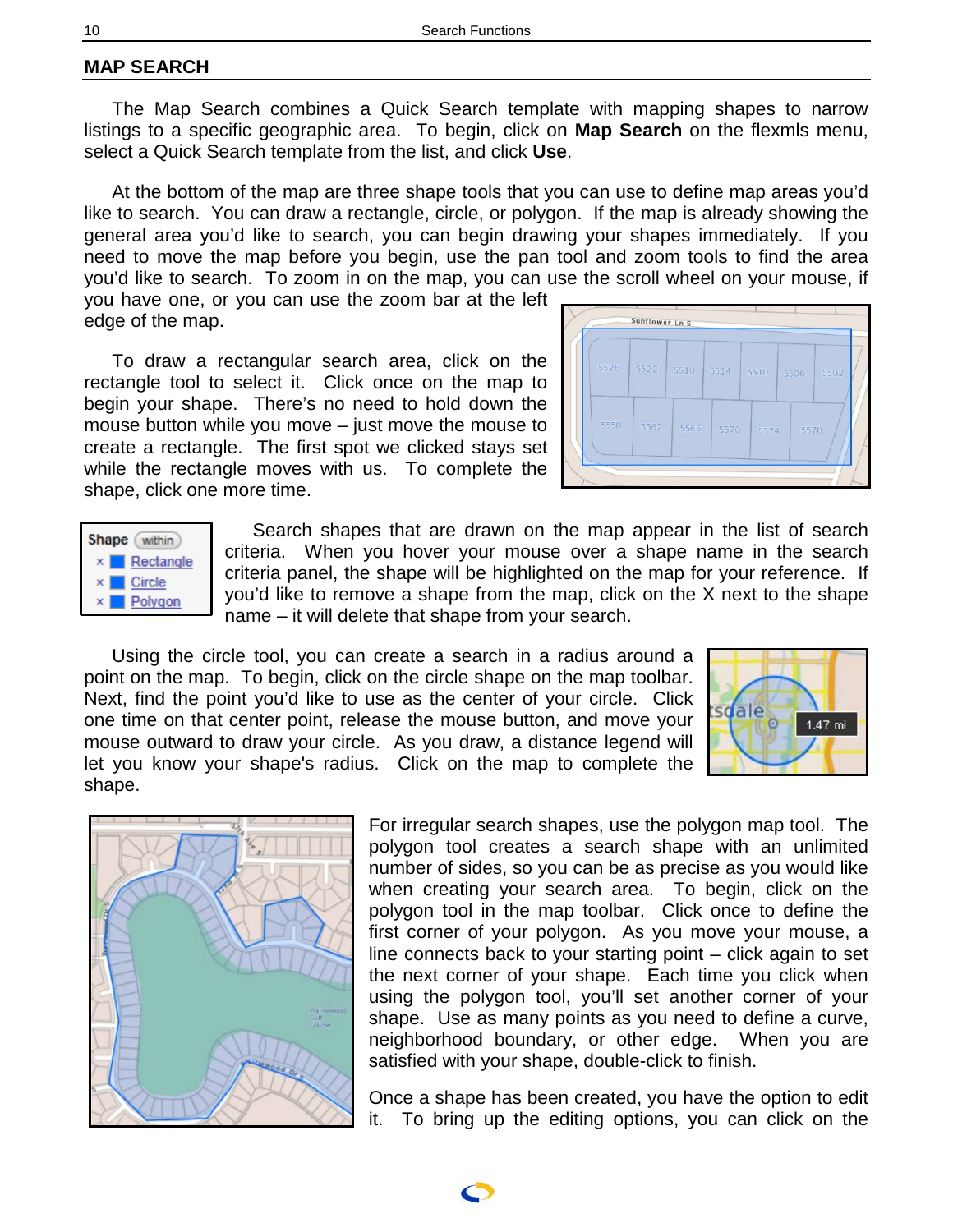<span id="page-10-0"></span>name of the shape in the search criteria panel, or you can click on the map within the boundaries of the shape. An information bubble will appear with the name of the shape, and the current color. To make changes to these settings, click **edit**.

On the edit shape bubble, you can customize the name of the shape, or click to select a color for the shape if you'd like to change the color from the default



blue. From this edit shape bubble, you also have the option to edit the boundaries of the shape or remove it completely. Click **Edit Shape** to make changes to the placement or boundaries of the shape on the map.

In the Edit Shape Mode, points will appear on the boundaries of the shape – click, hold, and drag a point on the shape to change its boundaries. Shapes will have points at the corners or outer edge, as well as a center point. For example, a polygon has points at each position that was clicked on the map when creating it. Click and drag on any of these points to change the edge of the shape, or click and drag on the center point to move the shape on the map.

When working with a polygon, you also have the opportunity to save the shape as a Map Overlay. This enables you to give the shape a name, use it multiple times, and access it when performing a search.



#### **MY LISTINGS**

The My Listings link is the fastest way to pull up your listings. You can set which listings you'd like included on the General Preferences page. Click on the **My Listings** link under Search on the menu or click on the **Listings** header in the dashboard pane to display your listings.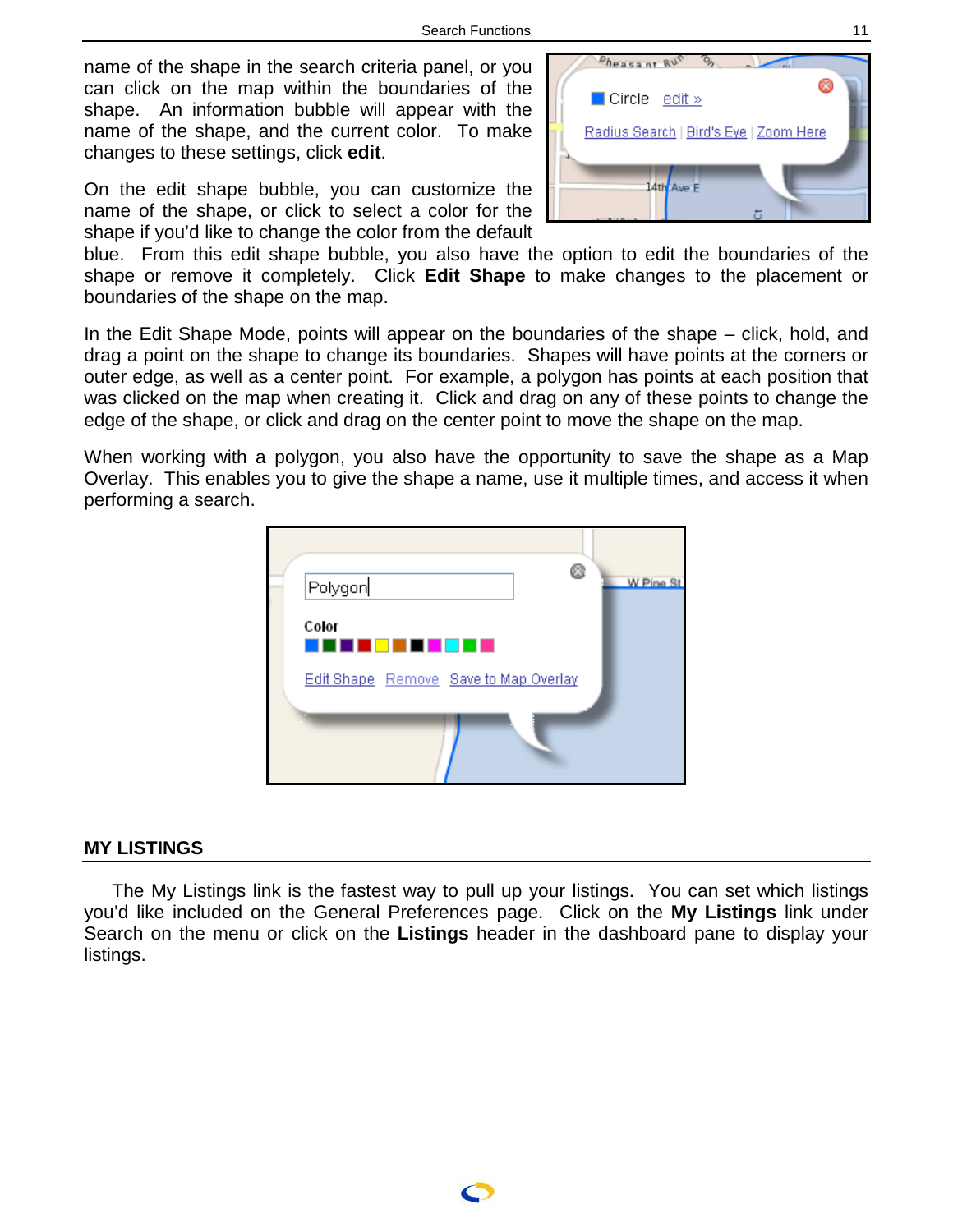# <span id="page-11-0"></span>**SEARCH BY ADDRESS**

To search for listings by address, click on **Address** under the Search header of the menu. Fill in the address information in the text boxes and choose the appropriate City and State from the drop-down menus.

Choose the statuses that you wish to perform the address search on. You may enter a status



change date range to search with by typing in the date or using the date picker to narrow your search. You may also narrow your search by choosing to include only your listings, your office's listings, or your company's listings with the radio buttons at the lower left. If your MLS uses a drop-down list for street names, only type the first letter of the street name, wait for the list to appear, then scroll to the street name of your choice.

Click **Next** to perform the search. You will proceed to the Search Results screen.

# **MLS NUMBER**

To perform a search for a particular listing, click on **MLS#** under Search on the menu. Type in the MLS number of the listing and click **Next**. If you are searching for more than one listing, be sure to separate the MLS numbers with commas.

To search for a range of MLS numbers, separate the MLS numbers with a hyphen (for example, 4001111-401150 or if your MLS uses prefixes 09-167-175).

Where available, your MLS may also have

the option for Radius searching within the MLS number search. Check the checkbox, select a radius, and select the status or statuses of listings you would like to include in your search.

#### **OFFICE/MEMBER**

To search for contact information or listings for a particular Office or Member, click on **Office/Member** under Search on the menu. Choose whether you would like to conduct your search by picking from a list or by typing in a



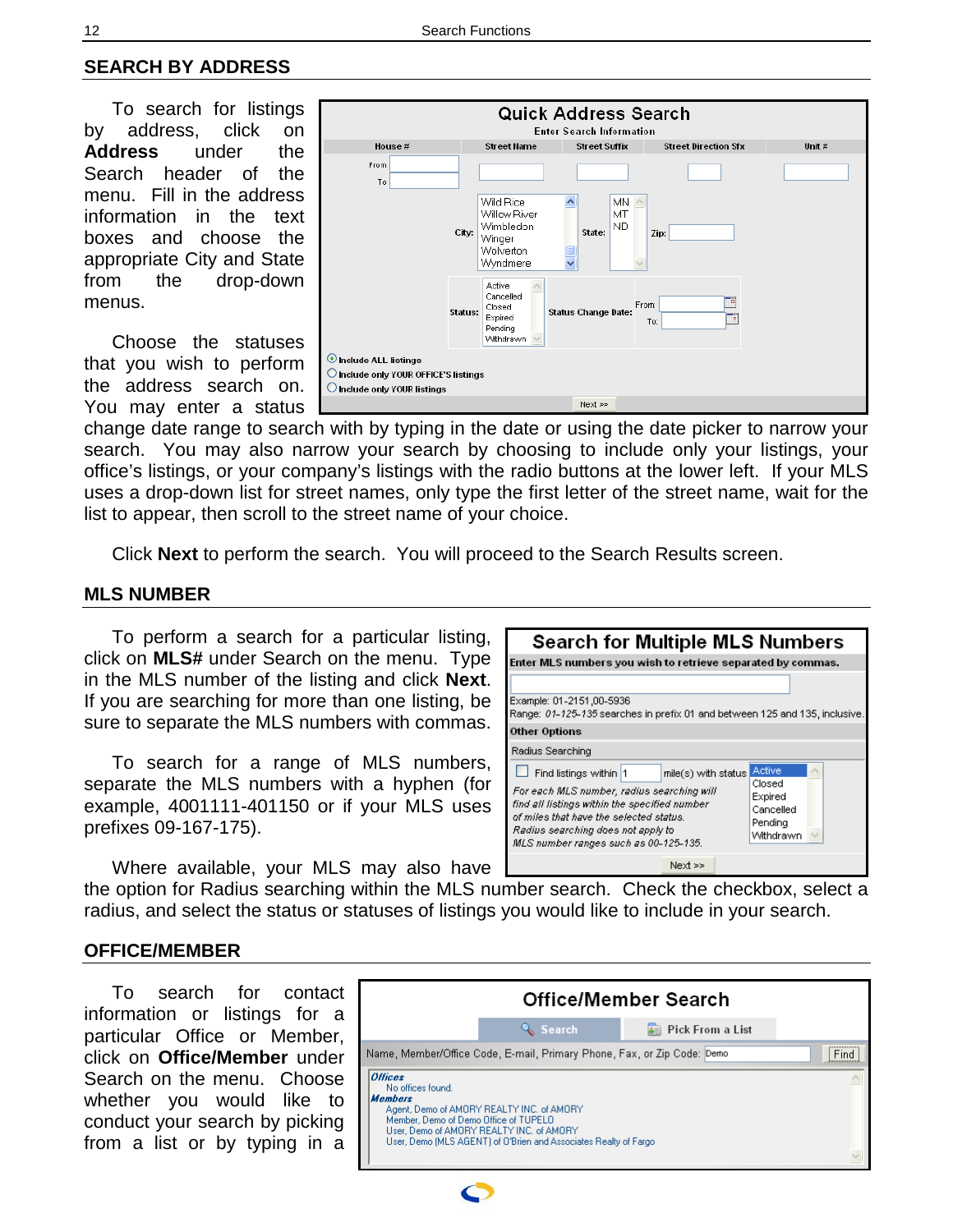<span id="page-12-0"></span>name, partial name, user ID, or zip code.

After you have entered your information, click **Find** to bring up a list of matching members/offices. Alternately, click **Pick from a List** to select from a list of offices. Make a selection to see the office's contact information and a list of available members within the office. Select a member from the list at the right to display the member's contact information.

After selecting a member/office, you may choose to view their listings as well as their sold listings according to a specified date range (where permitted under MLS Preference Settings). Click **View Listings** to continue.

#### **CMA**

Under the Search header of the menu, clicking on **CMA** will allow you to choose a CMA you have already saved or select search options to find comparable listings for a new CMA. You may also begin a CMA from any Search Results page by selecting the listings you would like to include and clicking **CMA**. CMAs are discussed in detail in the Comparable Market Analysis section of the manual.

#### **SAVED SEARCHES**

You can create new searches, edit existing searches or remove searches from the Saved Search screen. Under the Search header of the menu, click on **Saved Search**.

| <b>Show My Saved Searches</b>                                                                         |                                                                                                                                                                 |  |  |  |
|-------------------------------------------------------------------------------------------------------|-----------------------------------------------------------------------------------------------------------------------------------------------------------------|--|--|--|
| <b>Saved Searches</b>                                                                                 | <b>Description</b>                                                                                                                                              |  |  |  |
| Type to filter searches                                                                               | Favorite (click to unmark)                                                                                                                                      |  |  |  |
| $\curvearrowright$<br><b>Favorites</b>                                                                | <b>Search parameters</b>                                                                                                                                        |  |  |  |
| \$200-300K3bed<br>2 beds, over 1 acre<br>3BR 2BA Active<br>500,000 plus<br>Active Residential in City | Property type Residential; List Price between 200000 and 300000; Status<br>of 'Active'; Total Bathrooms between 3 and 9999; Total Bedrooms between<br>3 and 99. |  |  |  |
| Cass-ACP                                                                                              | <b>Search description</b>                                                                                                                                       |  |  |  |
| CMA solds<br>Colonial 3BR 2BA                                                                         |                                                                                                                                                                 |  |  |  |
| Demo Search<br>Jane 3+ beds                                                                           |                                                                                                                                                                 |  |  |  |
| <b>Residential Active</b>                                                                             | View Totals<br><b>Results</b>                                                                                                                                   |  |  |  |
| Residential Hot Sheet Search                                                                          |                                                                                                                                                                 |  |  |  |
|                                                                                                       | View all                                                                                                                                                        |  |  |  |
| FGO TEST                                                                                              | View new in the last 24 hours                                                                                                                                   |  |  |  |
| high price properties                                                                                 | View new since 02/10/2011 12:20 PM                                                                                                                              |  |  |  |
| Horse Properties                                                                                      | Reset the time and view new since 02/10/2011 12:20 PM                                                                                                           |  |  |  |
| Longfellow Solds                                                                                      | New matches include new listings, price changes and status changes                                                                                              |  |  |  |
| map.<br>map search criteria                                                                           | <b>Auto E-mails</b>                                                                                                                                             |  |  |  |
| moorhead search.                                                                                      | Add an Auto E-mail                                                                                                                                              |  |  |  |
| moorhead-2                                                                                            |                                                                                                                                                                 |  |  |  |
| Map 2                                                                                                 |                                                                                                                                                                 |  |  |  |
| MJW test save from portal<br><b>ММММММММММ</b>                                                        |                                                                                                                                                                 |  |  |  |
| Moorhead - Open Houses This Week                                                                      |                                                                                                                                                                 |  |  |  |
| Moorhead Condos                                                                                       |                                                                                                                                                                 |  |  |  |
| My Search                                                                                             |                                                                                                                                                                 |  |  |  |
| North Fargo - Open Houses This Week                                                                   |                                                                                                                                                                 |  |  |  |
| $\bigoplus$ New<br>X Remove<br>$\geq$ Edit<br>Rename                                                  |                                                                                                                                                                 |  |  |  |

In the right column, descriptions for each search are provided. Below, you may view result counts and new matches to the criteria selected for each search.